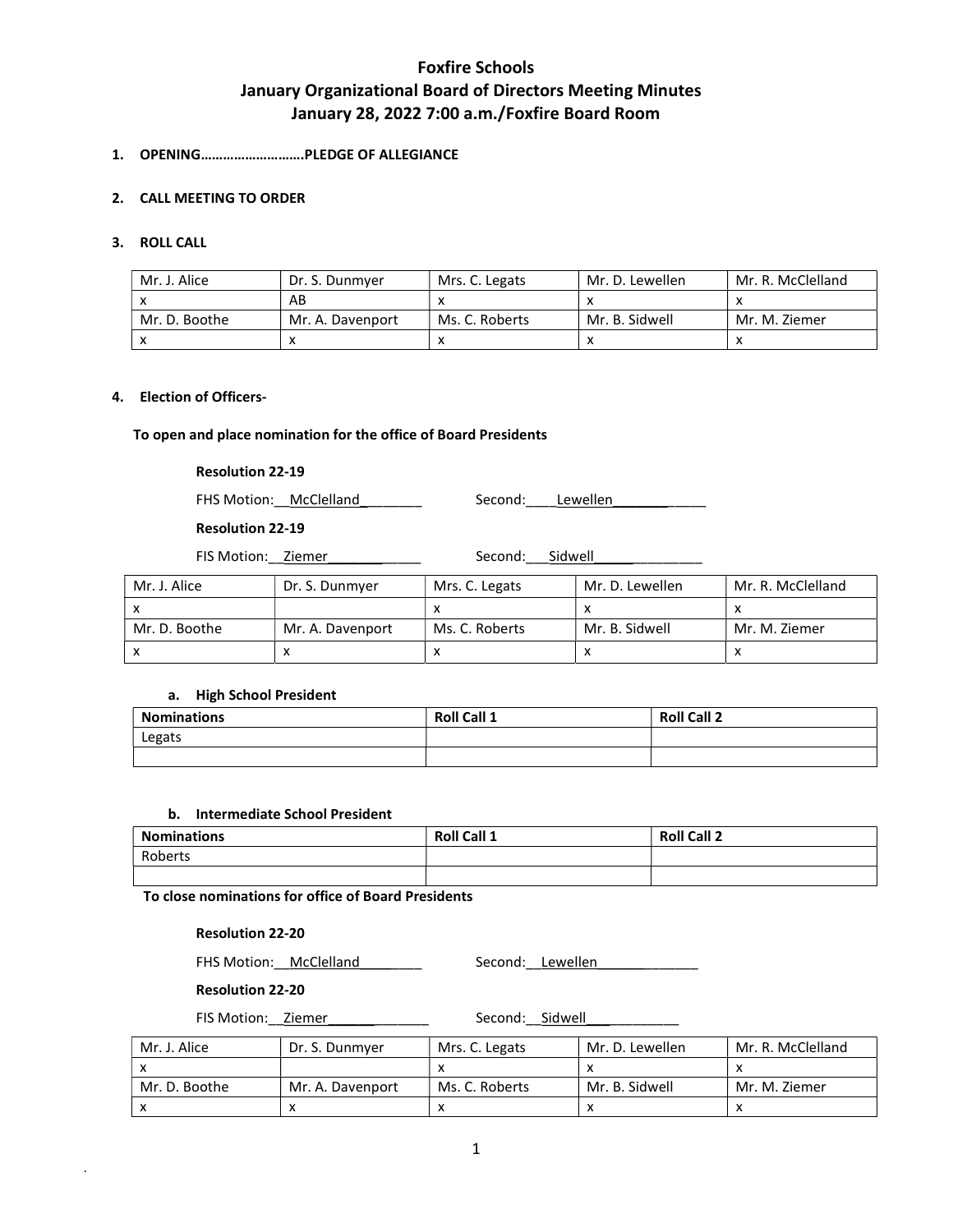| 2022 Foxfire High School Board President is         |                                                                       |                           | Mrs. Legats     |                           |
|-----------------------------------------------------|-----------------------------------------------------------------------|---------------------------|-----------------|---------------------------|
| 2022 Foxfire Intermediate School Board President is |                                                                       |                           | Ms. Roberts     |                           |
|                                                     | To open and place nominations for the office of Board Vice Presidents |                           |                 |                           |
| <b>Resolution 22-21</b>                             |                                                                       |                           |                 |                           |
|                                                     | FHS Motion: McClelland                                                | Second:                   | Lewellen        |                           |
| <b>Resolution 22-21</b>                             |                                                                       |                           |                 |                           |
| FIS Motion:                                         | Ziemer                                                                | Second:                   | Davenport       |                           |
| Mr. J. Alice                                        | Dr. S. Dunmyer                                                        | Mrs. C. Legats            | Mr. D. Lewellen | Mr. R. McClelland         |
| x                                                   |                                                                       | $\boldsymbol{\mathsf{x}}$ | x               | $\boldsymbol{\mathsf{x}}$ |
| Mr. D. Boothe                                       | Mr. A. Davenport                                                      | Ms. C. Roberts            | Mr. B. Sidwell  | Mr. M. Ziemer             |
| x                                                   | x                                                                     | x                         | x               | x                         |

## c. High School Vice President

| <b>Nominations</b> | <b>Roll Call 1</b> | <b>Roll Call 2</b> |
|--------------------|--------------------|--------------------|
| Dunmyer            |                    |                    |
|                    |                    |                    |

## d. Intermediate School Vice President

| <b>Nominations</b> | <b>Roll Call 1</b> | <b>Roll Call 2</b> |
|--------------------|--------------------|--------------------|
| Boothe             |                    |                    |
|                    |                    |                    |

# To close nominations for office of Vice Presidents

# Resolution 22-22

FHS Motion:\_\_\_McClelland\_\_\_\_\_ Second:\_\_\_Lewellen\_\_\_\_\_\_\_\_

## Resolution 22-22

.

FIS Motion: \_\_Ziemer\_\_\_\_\_\_\_\_\_\_\_\_\_\_\_\_\_\_\_\_\_\_\_\_\_ Second: \_\_Sidwell\_\_\_\_\_\_\_\_\_\_\_

| Mr. J. Alice  | Dr. S. Dunmver   | Mrs. C. Legats | Mr. D. Lewellen | Mr. R. McClelland |
|---------------|------------------|----------------|-----------------|-------------------|
|               |                  |                |                 |                   |
| Mr. D. Boothe | Mr. A. Davenport | Ms. C. Roberts | Mr. B. Sidwell  | Mr. M. Ziemer     |
|               |                  |                |                 |                   |

#### 2022 Foxfire High School Board Vice President is \_\_\_\_\_\_\_\_\_\_\_\_\_\_\_\_Dr. Dunmyer

#### 2022 Foxfire Intermediate School Board Vice President is Mr. Boothe

\*Treasurer to Deliver the Oath of Office to newly elected officers\*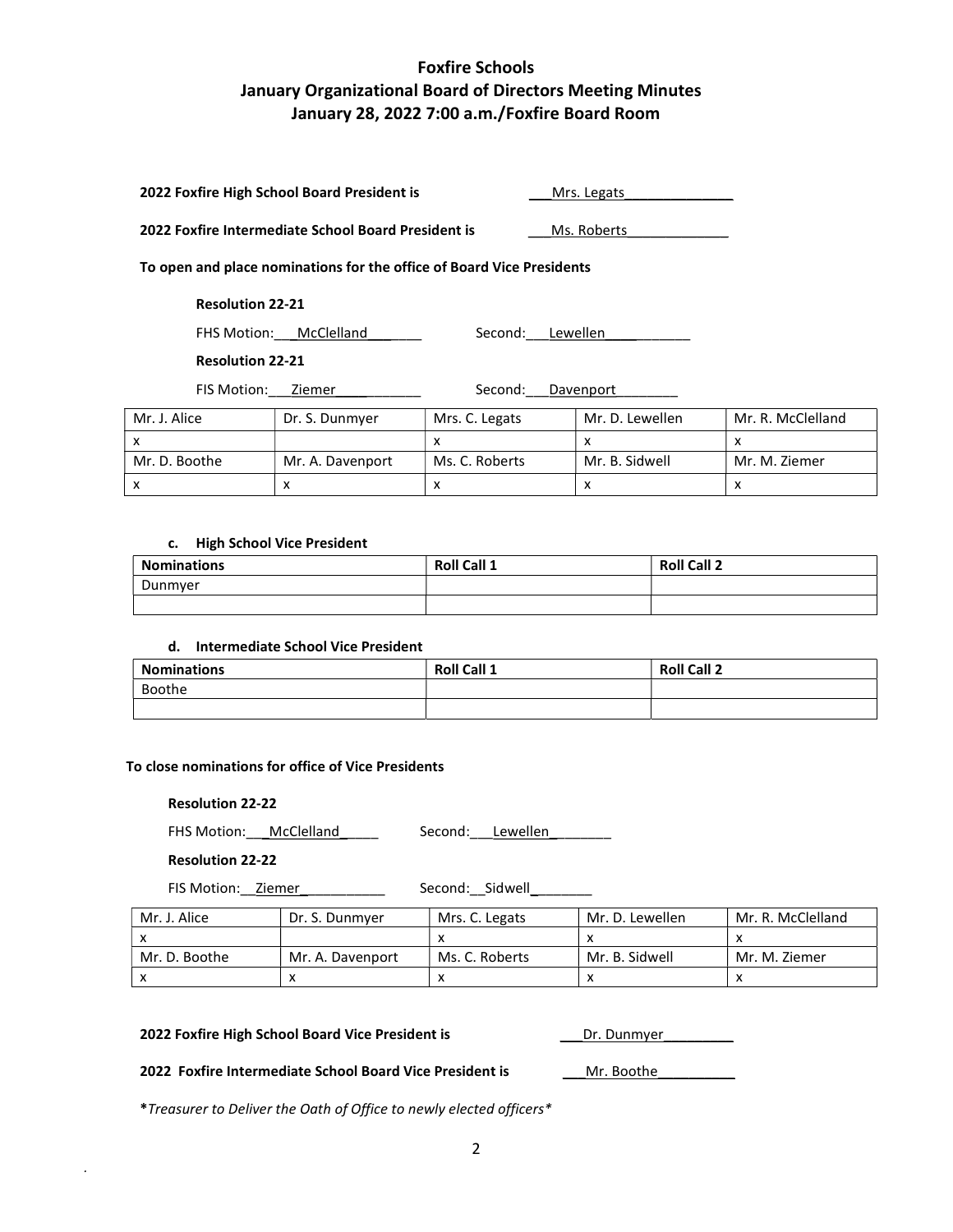# 5. ESTABLISH MEETING DATES, TIMES AND LOCATION

| January 28 <sup>th</sup>                                      | May 27 <sup>th</sup>    | September 30 <sup>th</sup> |  |  |  |  |
|---------------------------------------------------------------|-------------------------|----------------------------|--|--|--|--|
| February 25 <sup>th</sup>                                     | June 24 <sup>th</sup>   | October 28 <sup>th</sup>   |  |  |  |  |
| March 25 <sup>th</sup>                                        | July $*$                | November 18 <sup>th</sup>  |  |  |  |  |
| April 29 <sup>th</sup>                                        | August 26 <sup>th</sup> | December 16th              |  |  |  |  |
| All meetings will be held in the Foxfire Board Room at 7:00am |                         |                            |  |  |  |  |
| *If deemed necessary by the Board of Directors                |                         |                            |  |  |  |  |

#### Resolution 22-23

FHS Motion: McClelland \_\_\_\_\_\_ Second: Legats \_\_\_\_\_\_\_\_

## Resolution 22-23

FIS Motion: Ziemer Second: Sidwell

| Mr. J. Alice  | Dr. S. Dunmyer   | Mrs. C. Legats | Mr. D. Lewellen | Mr. R. McClelland |
|---------------|------------------|----------------|-----------------|-------------------|
|               |                  |                |                 |                   |
| Mr. D. Boothe | Mr. A. Davenport | Ms. C. Roberts | Mr. B. Sidwell  | Mr. M. Ziemer     |
|               |                  |                |                 |                   |

## 6. AUTHORIZATIONS

- a. Designate the Times Recorder as the official newspaper in which meeting notices and news releases will be published
- b. Renew membership with the Greater Recovery and Dropout-Prevention School Coalition (GRADS Coalition)
- c. Retain Bricker and Eckler as legal counsel
- d. Participate in state purchasing plan

## Resolution 22-24

FHS Motion: Legats Cond: Lewellen

#### Resolution 22-24

FIS Motion: Sidwell Second: Ziemer

| Mr. J. Alice  | Dr. S. Dunmver   | Mrs. C. Legats | Mr. D. Lewellen | Mr. R. McClelland |
|---------------|------------------|----------------|-----------------|-------------------|
|               |                  |                |                 |                   |
| Mr. D. Boothe | Mr. A. Davenport | Ms. C. Roberts | Mr. B. Sidwell  | Mr. M. Ziemer     |
|               |                  |                |                 |                   |

## 7. STANDING AUTHORIZATIONS

.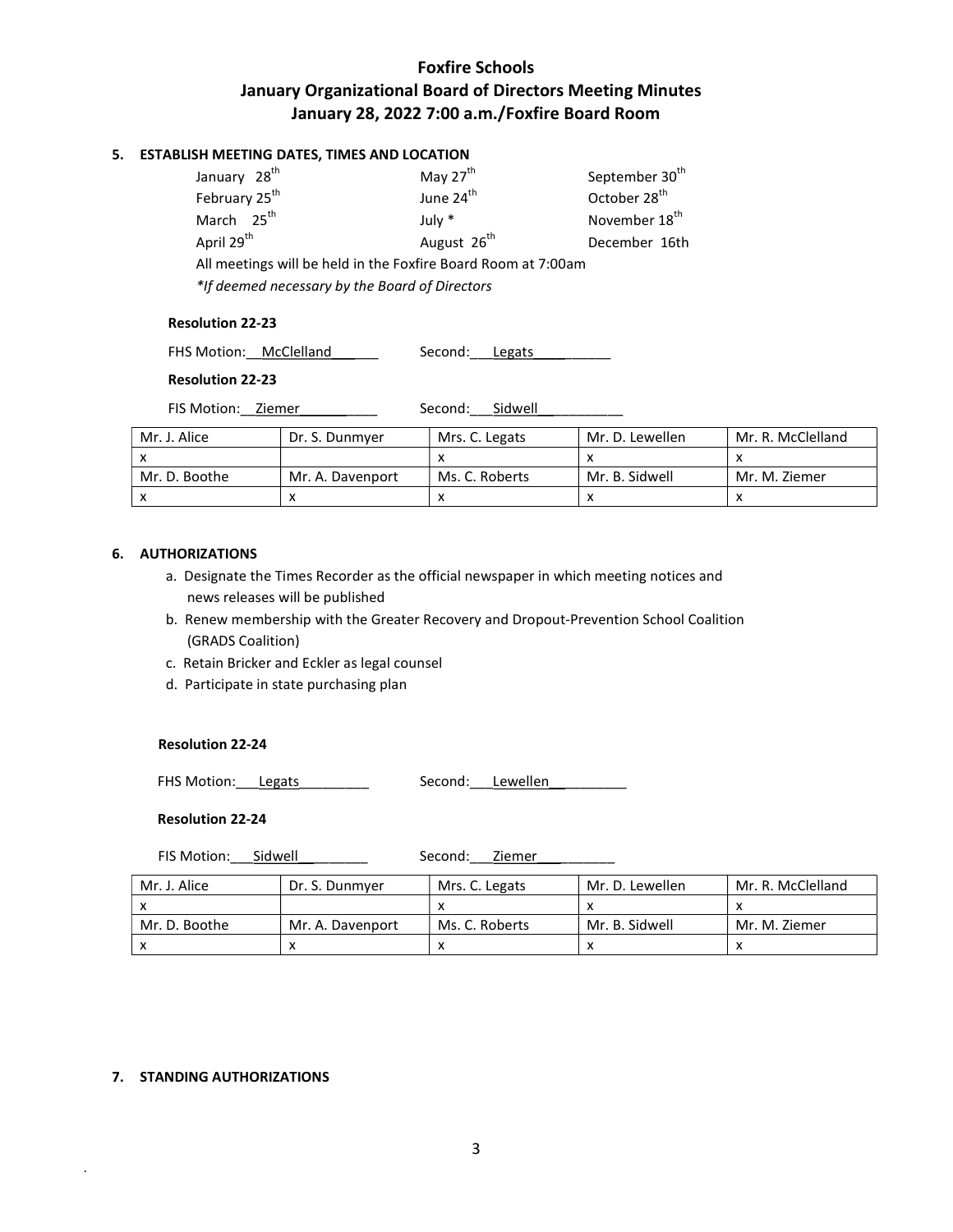- a. Authorize Treasurer to secure position bonds for Superintendent and Treasurer as they become due during the year
- b. Authorize Superintendent and Treasurer to enter into and/or accept/participate in Federal, State or Local Grants and authorize Treasurer to appropriate funds for the grants awarded
- c. Authorize Treasurer to make fund to fund advances, advance returns and transfers as needed throughout the year with Board ratification as part of the financial reports at the next regular meeting
- d. Authorize Treasurer to invest interim and inactive funds
- e. Authorize Treasurer to pay all bills providing funds are available
- f. Authorize Superintendent to act a purchasing agent
- g. Authorize Superintendent to approve unpaid leave on an individual basis
- h. Authorize Superintendent to employ temporary personnel, or accept resignation as needed in emergency situations, effective immediately
- i. Authorize Superintendent to send school employees to professional meetings within the amount of the appropriations for calendar year 2022
- j. Authorize Superintendent to adjust employees work schedules as needed
- k. Authorize Superintendent to modify or adjust school calendar as needed
- l. Appoint Treasurer as Board of Education's Public Records designee

## Resolution 22-25

FHS Motion: Lewellen \_\_\_\_\_\_\_ Second: Legats

## Resolution 22-25

FIS Motion: Ziemer \_\_\_\_\_\_\_\_\_ Second: Sidwell

| Mr. J. Alice  | Dr. S. Dunmver   | Mrs. C. Legats | Mr. D. Lewellen | Mr. R. McClelland |
|---------------|------------------|----------------|-----------------|-------------------|
|               |                  |                |                 |                   |
| Mr. D. Boothe | Mr. A. Davenport | Ms. C. Roberts | Mr. B. Sidwell  | Mr. M. Ziemer     |
|               |                  |                |                 |                   |

8. ADOPT FOXFIRE POLICIES, INCLUDING, BUT NOT LIMITED TO DISTRICT BY-LAWS, ADMINISTRATICE GUIDELINES, ETC. CHANGES MAY BE ADOPTED PER BOARD RESOULTION AS SEEN FIT.

Resolution 22-26

FHS Motion: McClelland Second: Legats

Resolution 22-26

.

FIS Motion: \_\_\_ Ziemer \_\_\_\_\_\_\_\_\_\_ Second: \_\_\_ Sidwell

| Mr. J. Alice  | Dr. S. Dunmver     | Mrs. C. Legats | Mr. D. Lewellen | Mr. R. McClelland |
|---------------|--------------------|----------------|-----------------|-------------------|
|               |                    |                |                 |                   |
| Mr. D. Boothe | . Mr. A. Davenport | Ms. C. Roberts | Mr. B. Sidwell  | Mr. M. Ziemer     |
|               |                    |                |                 |                   |